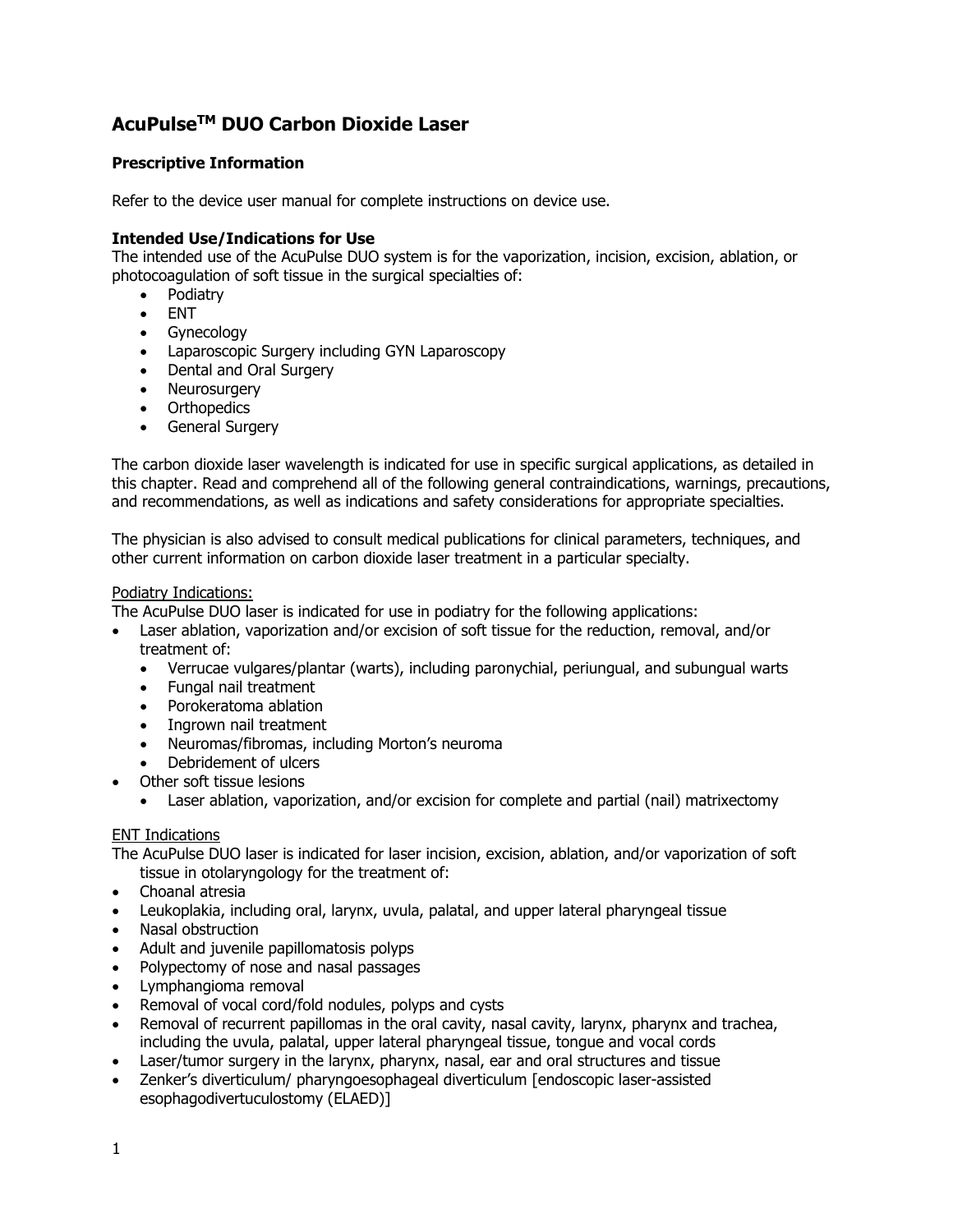- Stenosis, including subglottic stenosis
- Tonsillectomy (including tonsillar cryptolysis and neoplasma) and tonsil ablation/tonsillotomy
- Pulmonary bronchial and tracheal lesion removal
- Benign and malignant nodules, tumors and fibromas (larynx, pharynx, trachea, tracheobronchial/endobronchial)
- Benign and malignant lesions and fibromas (nose and nasal passages)
- Benign and malignant tumors and fibromas (oral)
- Acoustic neuroma in the ear
- Stapedectomy, Stapedotomy
- Superficial lesions of the ear, including chondrodermatitis nodularis chronica helicis/Winkler's disease
- Telangiectasia/hemangioma of larynx, pharynx, and trachea (includes uvula, palatal, or upper lateral pharyngeal tissue)
- Cordectomy, cordotomy (for the treatment of vocal fold paralysis/vocal fold motion impairment), and cordal lesions of larynx, pharynx, and trachea
- Myringotomy/tympanostomy (tympanic membrane fenestration)
- Uvulopalatoplasty (LAUP, laser UPPP)
- Turbinectomy and turbinate reduction/ablation
- Septal spur ablation/reduction and septoplasty
- Partial glossectomy
- Tumor resection of oral, subfacial and neck tissues
- Rhinophyma
- Verruca vulgaris (warts)
- Gingivoplasty/gingivectomy

# Gynecology and GYN Laparoscopy Indications

The AcuPulse DUO laser is indicated for use in gynecology for the following applications:

- Laser incision, excision, ablation and/or vaporization of soft tissue in gynecology for the treatment of:
	- Conization of the cervix, including cervical intraepithelial neoplasia (CIN), and vulvar and vaginal intraepithelial neoplasia (VIN, VAIN)
	- Condyloma acuminata, including cervical, genital, vulvar, perineal, and Bowenoid papulosa (BP) lesions
	- Leukoplakia (vulvar dystrophies)
	- Incision and drainage (I&D) of Bartholin's and Nabothian cysts
	- Herpes vaporization
	- Urethral caruncle vaporization
	- Cervical dysplasia
	- Benign and malignant tumors
	- Hemangiomas
- Vaporization, incision, excision, ablation, or photocoagulation of soft tissue in endoscopic and laparoscopic surgery, including gynecological laparoscopy, for the treatment of:
	- Endometrial lesions, including ablation of endometriosis
	- Excision/lysis of adhesions
	- Salpingostomy
	- Oophorectomy
	- Fimbrioplasty
	- Metroplasty
	- Microsurgery (tubal)
	- Uterine myomas and fibroids
	- Ovarian fibromas and follicle cysts
	- Uterosacral ligament ablation
	- Hysterectomy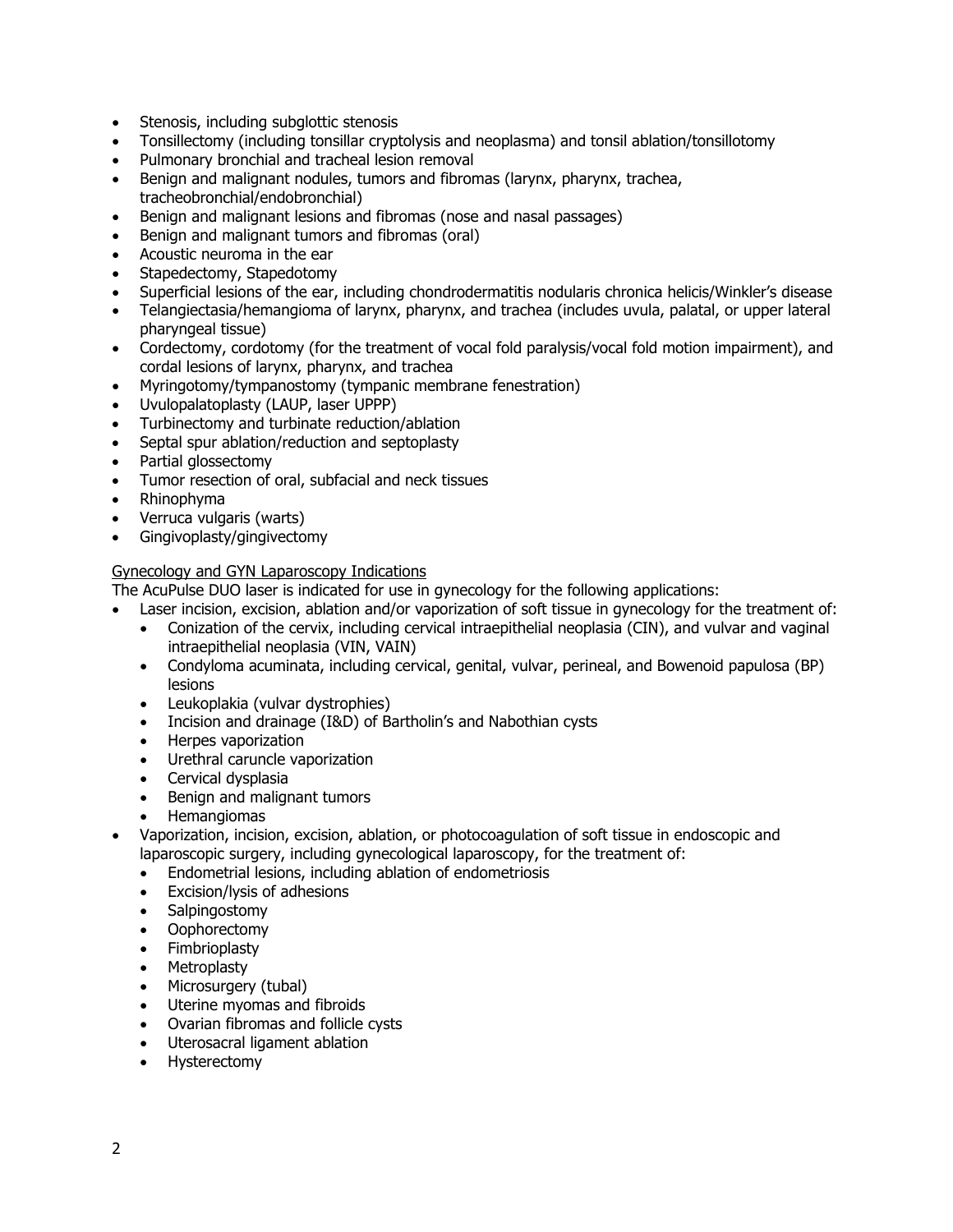### Neurosurgery Indications

The AcuPulse DUO laser is indicated for incision, excision, ablation and/or vaporization of soft tissue in neurosurgery for the treatment of the following indications:

- Cranial
	- Posterior fossa tumors
	- Peripheral neurectomy
	- Benign and malignant tumors and cysts, for example, gliomas, meningiomas (including basal tumors), acoustic neuromas, lipomas, and large tumors
	- Arteriovenous malformation
	- Pituitary gland tumors (transsphenoidal approach)
- Spinal Cord
	- Incision/excision and vaporization of benign and malignant tumors and cysts
	- Intra-and extradural lesions
	- Laminectomy/laminotomy/microdiscectomy

#### Orthopedic Indications

The AcuPulse DUO laser is indicated for incision, excision and vaporization of soft tissue in orthopedic surgery. Applications include the following:

- Arthroscopy
- Meniscectomy
- Chondromalacia
- Chondroplasty
- Ligament release (lateral and other)
- Excision of plica
- Partial synovectomy
- General
	- Debridement of traumatic wounds
	- Debridement of decubitus and diabetic ulcers
	- Microsurgery
	- Artificial joint revision
	- PMMA removal

#### General and Thoracic Surgery Indications

The AcuPulse DUO laser is indicated for incision, excision, and vaporization of soft tissue in general and

- thoracic surgery, including endoscopic and open procedures. Applications include the following:
- Debridement of decubitus ulcers, stasis, diabetic, and other ulcers
- Mastectomy
- Debridement of burns
- Rectal and anal hemorrhoidectomy
- Breast biopsy
- Reduction mammoplasty
- Cytoreduction for metastatic disease
- Laparotomy and laparoscopic applications
- Mediastinal and thoracic lesions and abnormalities
- Skin tag vaporization
- Atheroma
- Cysts, including sebaceous cysts, pilar cysts, and mucous cysts of the lips
- Pilonidal cyst removal and repair
- Abscesses
- Other soft tissue applications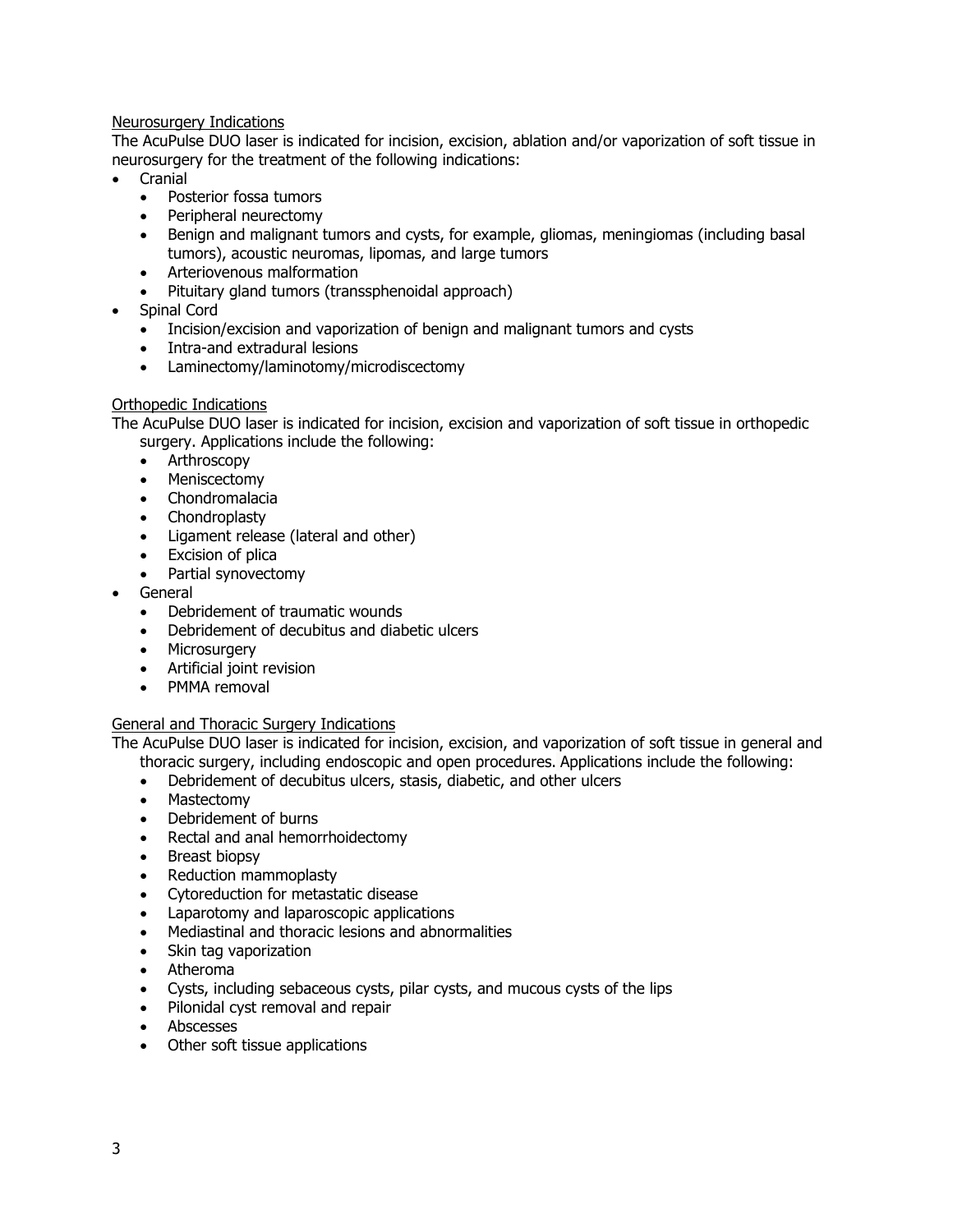Dental and Oral Surgery Indications

The AcuPulse DUO laser is indicated for incision, excision, and vaporization of soft tissue in dentistry and oral surgery. Applications include the following:

- Gingivectomy/removal of hyperplasias
- **Gingivoplasty**
- Incisional and excisional biopsy
- Treatment of ulcerous lesions, including aphthous ulcers
- Incision of infection when used with antibiotic therapy
- Frenectomy (frenum release)
- Excision and ablation of benign and malignant lesions
- Homeostasis
- **Operculectomy**
- Crown lengthening
- Removal of soft tissue, cysts, and tumors
- Oral cavity tumors and hemangiomas
- Abscesses
- Extraction site hemostasis
- Salivary gland pathologies
- Preprosthetic gum preparation
- Leukoplakia
- Partial glossectomy
- Periodontal gum resection

#### **Contraindications**

- Unless specifically indicated, do not use the  $CO<sub>2</sub>$  laser on hard tissues, such as bone or teeth.
- Unless otherwise specifically indicated, do not use the  $CO<sub>2</sub>$  laser for cutting or ablating dense, healthy bone or bone marrow (for example, hard palate and mandible).
- Do not use the  $CO<sub>2</sub>$  laser on vessels greater than 0.5 mm in diameter, as hemostasis may not be effective
- Do not use the  $CO<sub>2</sub>$  laser where a clinical procedure is precluded by anesthesia requirements, site access, or other general operative considerations.

#### ENT Contraindications

- LAUP for palatal snoring is contraindicated without demonstrated obstruction by uvulopalatal tissue.
- LAUP for palatal snoring is contraindicated in pediatric patients (less than 16 years) because the upper airway is not fully developed.
- When used as the only form of treatment for palatal snoring, LAUP may not be effective in obese patients, patients with severe tonsillar hyperplasia, patients with macroglossia or patients with disproportionably short necks. Therefore the physician is advised to consult current relevant published medical information.

#### Gynecology and GYN Laparoscopy Contraindications

- The  $CO<sub>2</sub>$  laser is contraindicated for patients who are not candidates for general and thoracic surgery, where local or spinal epidural anesthesia is inappropriate.
- Use of the CO<sub>2</sub> laser is contraindicated for laparoscopic applications where laparoscopy is contraindicated.

#### General and Thoracic Surgery Contraindications

Use of the CO<sub>2</sub> laser is contraindicated for laparoscopic procedures where laparoscopy is contraindicated.

#### Neurosurgery Contraindications

Do not use the laser on tumors that are inoperable or inaccessible with the laser beam.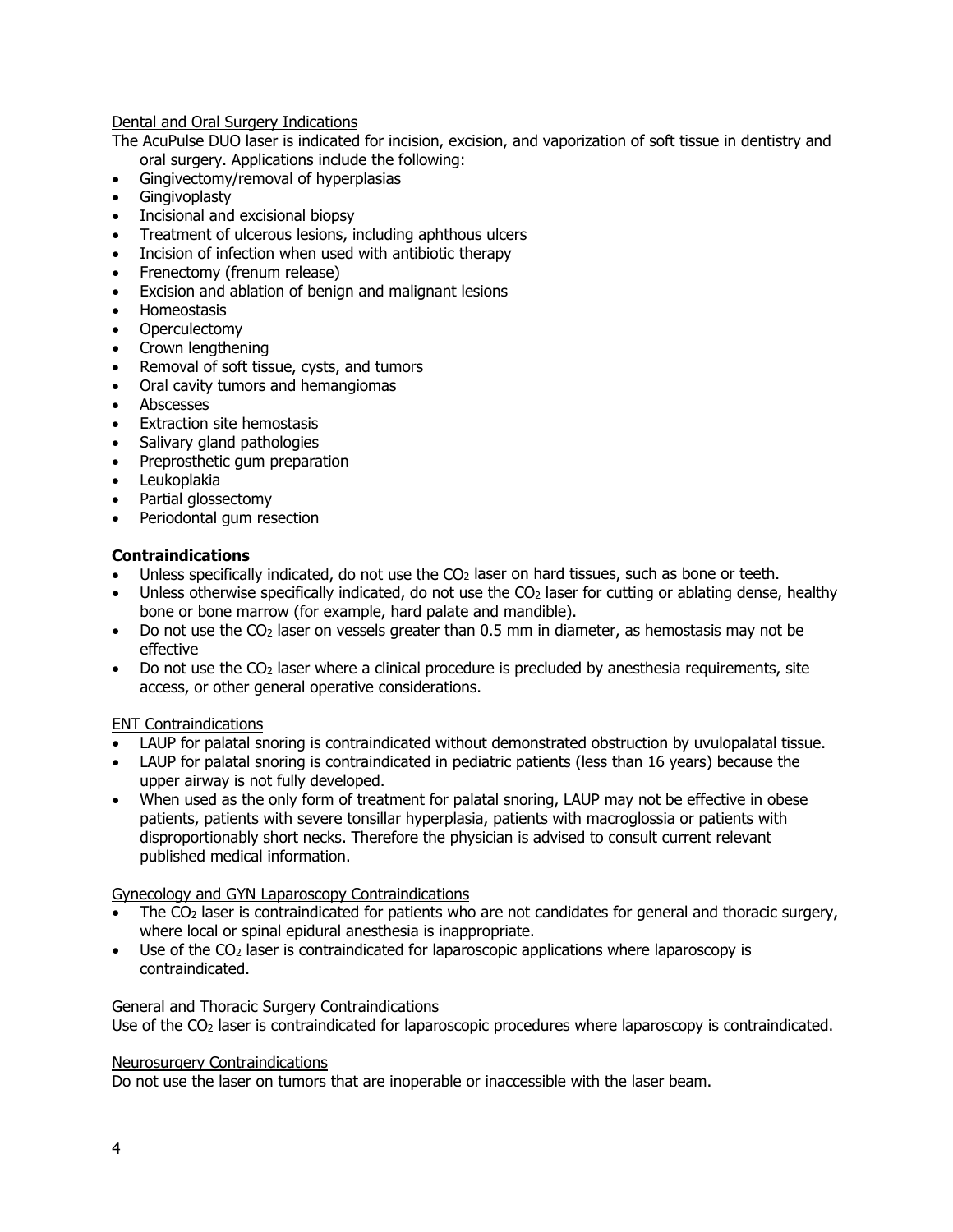Dental and Oral Surgery Contraindications

Use of the CO<sub>2</sub> laser is contraindicated for hard tissue applications.

#### **Warnings and Precautions**

General Laser Warnings and Precautions

- Changes or modifications not expressly approved by the manufacturer could void the user's authority to operate the equipment.
- No one should use the AcuPulse DUO, or any other medical laser, without specific training in both medical laser use and laser safety.
- Select the appropriate laser safety eyewear for the specific laser in use, by verifying that the above specifications are indicated on the laser safety eyewear that is at your disposal.
- Always provide eye protection for the patient. Wet thick cloths or wet gauze 4 x 4's can be used together with the patient's protective eyewear to reduce patient inconvenience. Never use them to replace protective goggles.
- For periorbital treatment, always protect the patient with dulled metal eye shields, as severe and irreversible eye damage and scarring may occur from direct or indirect exposure to the treatment beam.
- The AcuPulse DUO system contains a Class IV,  $CO<sub>2</sub>$  laser which produces an invisible beam of high energy infrared radiation. Improper use could result in serious personal injury. Observe all safety precautions for Class IV lasers.
- Always verify that the delivery device is properly connected to the laser. An improper connection may result in an inadvertent secondary laser beam. Severe eye or tissue damage could occur.
- Never substitute prescription eyewear for the appropriate laser safety eyewear, as severe eye damage could occur. Prescription eyewear can concentrate the laser light to the eye and/or can be shattered by a high-power density beam, possibly causing severe eye damage.
- Use caution when performing procedures around the eyes. Severe and irreversible eye damage and scarring may occur from direct or indirect exposure to the treatment beam. The predominant ocular structures at risk are dependent on the laser wavelength in use. In general, visible and near-infrared wavelengths are most damaging to the retina, while ultraviolet or infrared wavelengths are most damaging to the cornea and sclera. Severity of injury depends on how concentrated or diffused the treatment beam is and the length of exposure. A thorough understanding of the specific ocular risks and safety precautions for each laser wavelength is necessary to ensure the safety of the patient and operating personnel.
- Never look directly into any optical lens, scanner, handpiece, probe, laser articulated arm or laser system aperture while the laser is energized. Severe eye or skin damage could occur. Turn off the laser before inspecting any delivery system or laser components.
- When operating with the  $CO<sub>2</sub>$  fiber, always ensure that purge air is flowing through the fiber port and fiber prior to laser beam emission.
	- Scan shape & size or spot size and laser energy are independently controlled. If the user changes to a delivery system with a smaller spot size during a procedure, the user must remember that the energy or power density may increase.
- Incision/excision ideally should be performed with small laser spot sizes and appropriate power/energy densities. At the highest power densities, avoid prolonged exposure to limit depth of incision.
- Plastic instruments such as speculums or eye shields can melt when impacted by the laser beam, possibly resulting in chemical burns or noxious gases. Therefore, use only stainless steel surgical instruments designed specifically for laser use.
- Carbon dioxide light can be reflected off smooth metallic surfaces, even though they may be blackened.
- Laser plume may contain viable tissue particulates.
- The laser plume obscures the operative field and is noxious to those who come into contact with it. The plume presents a possible biologic and pollution hazard and should be effectively evacuated.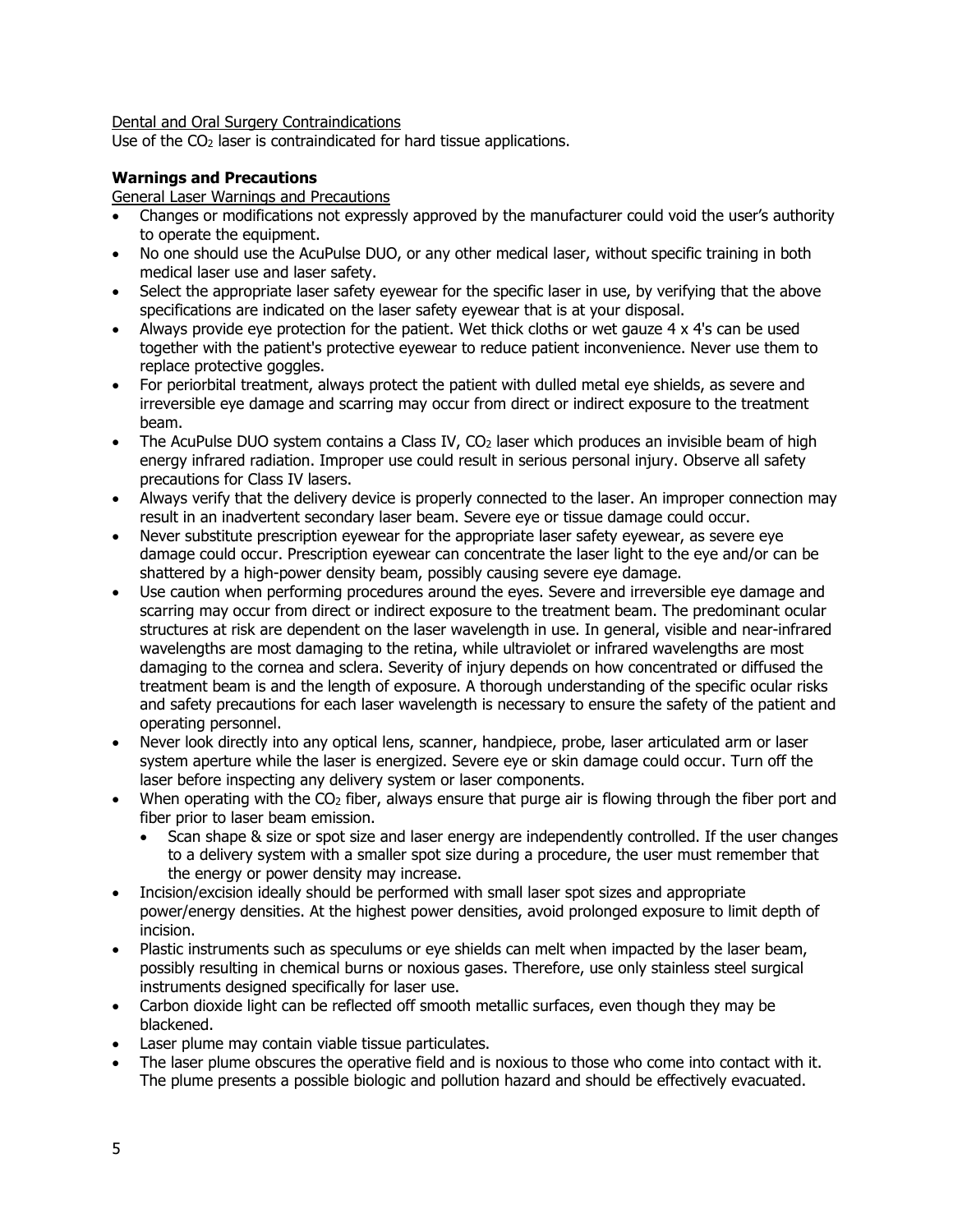- To prevent unintended laser discharge, always set the system to Standby mode before connecting a delivery system.
- Never discharge the laser without a target to absorb it and without consideration given to what lies behind the target. Place energy-absorbing material behind the target tissue when aiming the laser at an oblique target.
- Metal instruments used behind the area of treatment, such as tongue depressors or laser backstops, must be anodized or ebonized matte-finished to avoid reflection.
- Unintended tissue damage can occur due to incorrect energy, repetition rate, exposure duration, or power application. The lowest energy, repetition rate, exposure duration, and power settings that are effective for the intended application should be used until familiar with the instrument's capabilities. Extreme caution should be employed until you understand the biological interaction between the laser energy and tissue.
- Except during actual treatment, the system must always be in Standby mode. Maintaining the system in Standby mode prevents accidental laser exposure if the footswitch is inadvertently pressed.
- Only the person directing the laser beam towards the target tissue should have access to the laser footswitch. Use caution pressing the laser footswitch when it is in proximity to footswitches for other equipment. Make sure the footswitch pressed is the correct one to avoid unintended laser exposure.
- Never place hands or other objects in the path of the laser beam. Severe burns could occur.
- Backstops exposed to continuous CO2 laser energy may become excessively hot. Do not allow a hot backstop to touch tissue or any flammable materials. Doing so may cause possible injury or fire.
- Dirty optical components degrade laser energy transmission. Cleaning the device optics may eliminate this problem; however, this may also effectively increase the laser energy delivered to the treatment site, causing an unintended tissue effect and possible serious tissue damage. Therefore, it is important that after cleaning the device optics, and prior to surgical use, the surgeon test the system and device to verify the lowest effective settings for the specific procedure. The lowest effective treatment settings should be used until the biological interaction and surgical effect are verified. Settings can then be increased in appropriate increments until the optimum treatment settings are obtained.
- Do not use this device in the presence of flammables or explosives, such as volatile anesthetics, alcohol, volatile surgical preparation solutions, and similar substances. An explosion or fire could occur.
- The area around the target site can be protected with wet towels or gauze sponges. If allowed to dry, these protective towels and sponges can increase the potential fire hazard.
- When procedures are performed in the perianal area, the flammability of methane gas must be considered. Moistened sponges should be inserted into the rectum.
- Never use oxygen as a purge gas. When used with lasers, combustible gases, such as oxygen, increase the potential fire hazard, and may cause patient injury.
- Laser treatment of adipose tissue may cause cellular fat to liquefy and accumulate into lipid pools. Pooled lipids are flammable and can be ignited by laser radiation, resulting in fire and potential patient injury.
- Never open the laser console protective covers. Opening the covers will expose personnel to high voltage components, the laser resonator and possible laser radiation. Only Lumenis-certified service technicians are qualified to service the system.
- To avoid electrical shock, the area around the laser and footswitch should be kept dry. Do not operate the laser if any of the cables are faulty or frayed. The laser should undergo routine inspection and maintenance per Lumenis' recommendations and institutional standards.
- Avoid using the equipment in adjacent or stacked with other equipment.
- Using accessories and cables other than those specified or provided by manufacturer may result in increased electromagnetic emission or decreased immunity.
- Portable RF communications equipment should be no closer than 30cm to any part of the equipment.
- Use the system only when it is properly grounded via the ground wire lead in the power cable supplied with the AcuPulse DUO system.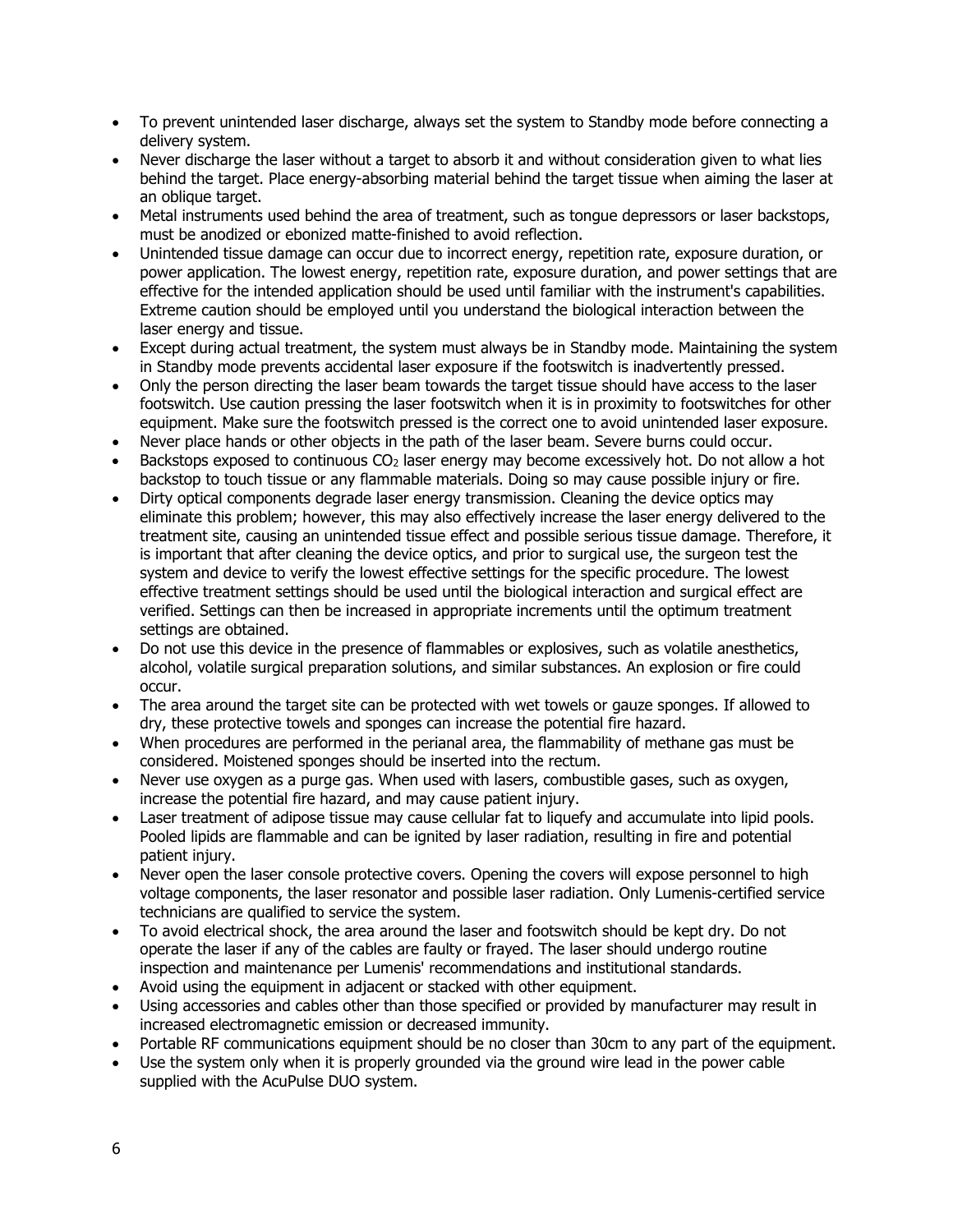- Fire–keep a bottle of sterile saline and a fire extinguisher in the same room where a laser procedure is being performed.
- Training–do not use the AcuPulse DUO in clinical, office or surgical procedures unless you have been trained: In general laser safety, Including operator and patient protection. By a qualified mentor in hands-on situations.
	- On the AcuPulse DUO system.
- Before Performing Procedures–read this manual before performing any patient procedures. The information in this manual should be used in conjunction with, not as a substitute for, formal training.
- Power Settings–Lumenis suggests that you begin new or unfamiliar procedures at the lowest recommended power settings and gradually increase the setting until you see the desired effect
- Accessory Cleaning–To avoid losing efficiency of any non-electronic accessory, always rinse thoroughly after cleaning and dry thoroughly before use.
- Disassemble and clean the accessories over a white cloth so that small dropped parts are easier to find.
	- Clean each accessory type according to the instructions in the individual accessories' operator manuals or directions for use (DFU).
- Handpiece Sterilization–Sterilize each accessory type according to the instructions in the individual accessories' operator manuals or directions for use (DFU). If a liquid or steam sterilant is used, make sure that all parts in the laser beam path are completely dry before use.
	- After sterilization, handpieces with internal mirrors must be completely dry before use.
- Smoke Evacuation–always evacuate smoke. If the smoke evacuator on the system you are using shuts off during the procedure, use another smoke evacuator.
- Console Cleaning–when cleaning the console, use a dampened cloth. Avoid saturating the exterior panel areas and electrical input area.
- Static-Sensitive Components–electronic components in laser systems may be sensitive to damage. Use proper grounding techniques.
- Warranty Void–internal maintenance by unqualified service technicians may cause system damage. This damage is not covered under warranty.
- CO2 Laser–the AcuPulse DUO system contains a Class IV, CO2 laser which produces an invisible beam of high energy infrared radiation. Improper use could result in serious personal injury. Observe all safety precautions for Class IV devices.
- To Avoid Injury or Fire–observe all warning and other labels on the equipment. Failure to do so could result in injury or fire.
- Inadvertent Lasing–when not actively lasing, set the system to Standby mode.
- Backstop Lasing–avoid lasing on the backstop.
- Accessory Sterilization–sterilize accessories before each use.
- Sterility–wear sterile gloves and use aseptic technique when handling the accessories to maintain their sterility.
- Infection Control–with all accessories, always use good infection control practices, including barrier products and sterile components when appropriate.
- Risk of Embolism–During intrauterine laser surgery, do not use air for purging the laser accessory or for insufflation. This may cause a life-threatening air embolism.
	- Pressurized purge air exits accessory aperture tip during lasing. To reduce the risk of an air embolism, do not bring the aperture into contact with a blood vessel or vascular tissue.
- Laser Emission–in Ready mode laser light will be emitted through the laser aperture when the footswitch is pressed. Handling of Compressed Gas Tanks–for safe gas tank handling: Gas tank must be secured in position prior to use. Review proper procedures for handling compressed gasses before assembling yoke or CGA valve to tank. Check with your Biomedical Engineer if you are unfamiliar with this procedure.
- The articulated arm is a precision component; carefully handle and position the arm:
	- Avoid arm collision with other objects or the ceiling to reduce risk of misalignment. An improperly oriented or misaligned articulated arm can reduce the quality or intensity of the laser beam and may result in unintended tissue effect.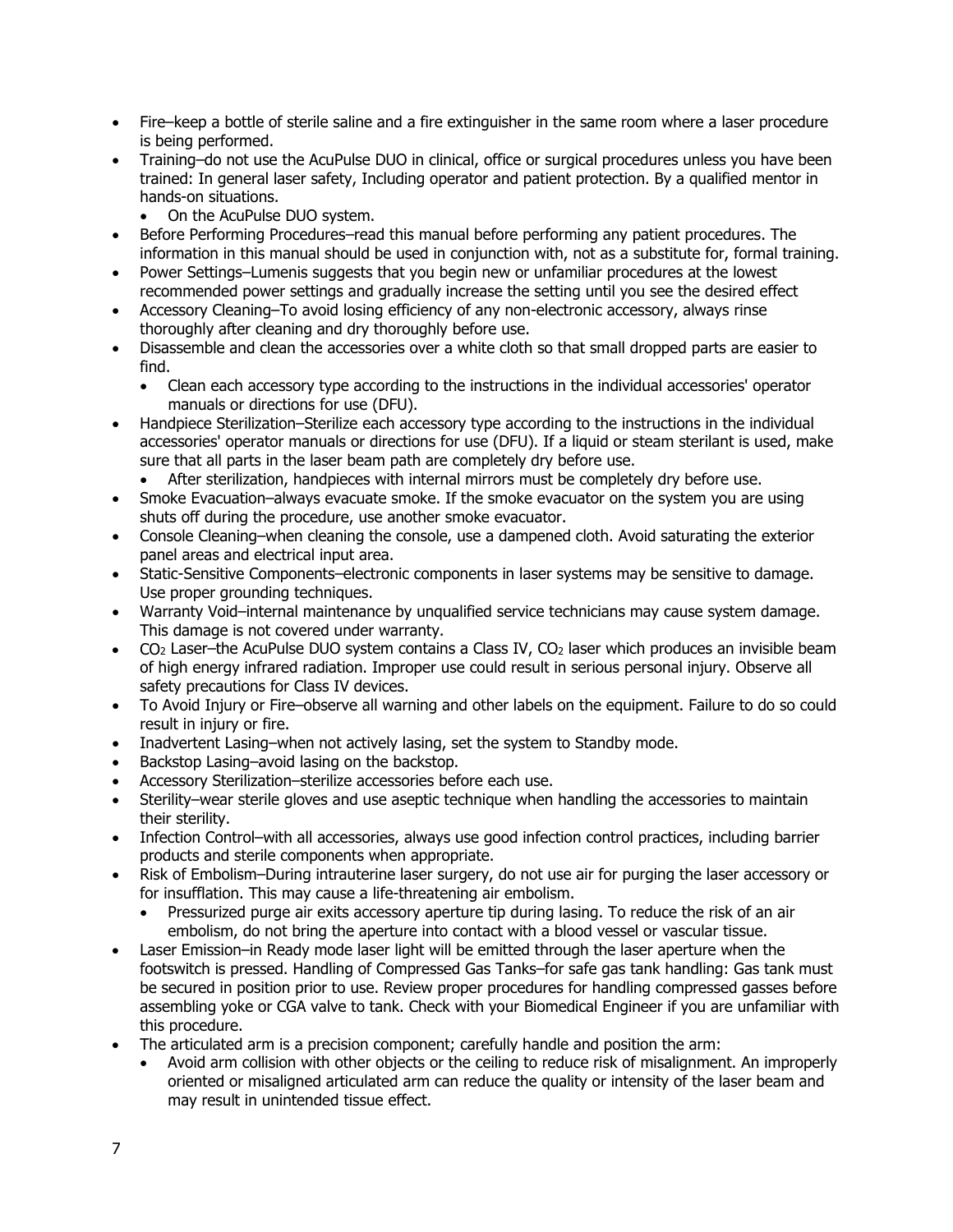- When the laser is not in use, the articulated arm should be stored in its storage compartment, with the red protective cap in place. Two latches secure the arm in the compartment.
- Do not pull the end joint or the shorter arm section to release the arm from its compartment; this result in misalignment of the optical system.
- Laser energy is radiated from the laser accessory when the system is in Ready mode and the footswitch is pressed. Observe laser safety rules –wear safety glasses!
- Do not ship the system without the factory packaging materials. Doing so may result in damage to the components during shipping and void the warranty. Contact Lumenis if packaging materials or repacking instructions are required.
- The AcuPulse DUO console weighs approximately 53 Kg (117 Lbs.). Use proper lifting techniques. Protect your back!
- To avoid tipping over the laser console, do not lean on the laser console.
- The laser stop button should be activated only in case of an emergency.
- To avoid damage to the  $CO<sub>2</sub>$  fiber and delivery device, an external pressurized purge air supply must be connected for fiber bending radii smaller than 45 mm or when at power levels operating above 20 Watts, at a pressure setting of 60 PSI / 4.14 Bar.
- The scanning accessory's software module must be paused when connecting or disconnecting a scanner accessory. Refer to Chapter 5–Utilities Menu screen.
- Beam alignment checks are extremely important for the safe operation of your laser equipment. Do not use the laser or delivery system if aiming and treatment beams are not coincident; call your local Lumenis representative. Misalignment of aiming and treatment beams may result in laser exposure to non-target tissues and possible injury.
- Do not perform the beam alignment check in line with the patient, operating room personnel, or flammable materials. Laser energy can penetrate most non-metallic and non-laser-proof substances and ignite underlying flammable material, resulting in possible injury. If necessary, place energyabsorbing material behind the target area.
- Unauthorized servicing or modification of this system, not described in this manual, may expose the operator/patient to potential electrical energy and laser radiation hazards.
- Improper use or adjustment of this system may invalidate the service warranty agreement.
- Do not ship the system without the factory packaging materials. Doing so may result in damage to the components during shipping and void the warranty. Contact Lumenis if packaging materials or repackaging instructions are needed.
- These procedures demand specific knowledge, training and use of tools not available to repair personnel outside of Lumenis. Since performing these procedures may expose the user to potential electrical and laser energy hazards, Lumenis requires that these procedures only be performed by trained service personnel.
- All personnel in the immediate area must wear eye protection rated specifically for the CO<sub>2</sub> laser.
- An out-of-calibration power meter will cause power delivery to tissue to be different than that displayed.
- Never use the articulated arm to move the laser. Moving the laser with the articulated arm may irreparably damage the articulated arm.
- Do not ship the system without the factory packaging materials. Doing so may result in damage to the components during shipping and void the warranty. Contact Lumenis if packaging materials or repacking instructions are required.
- When maneuvering the console be careful near stairs, bumps and high slopes. Any serious shock to the system can cause damage to the system and/or someone can be injured.
- The AcuPulse DUO console weighs 53 Kg (117 Lbs.). Use proper lifting techniques. Protect your back!
- Improper use or adjustment of this system may invalidate the service warranty agreement. Please contact your authorized Lumenis distributor before attempting to troubleshoot this system in any manner other than those specified in this manual.
- Lasers generate a highly concentrated beam of light that may cause injury if improperly used. To protect the patient and the operating room personnel, the entire laser and the appropriate delivery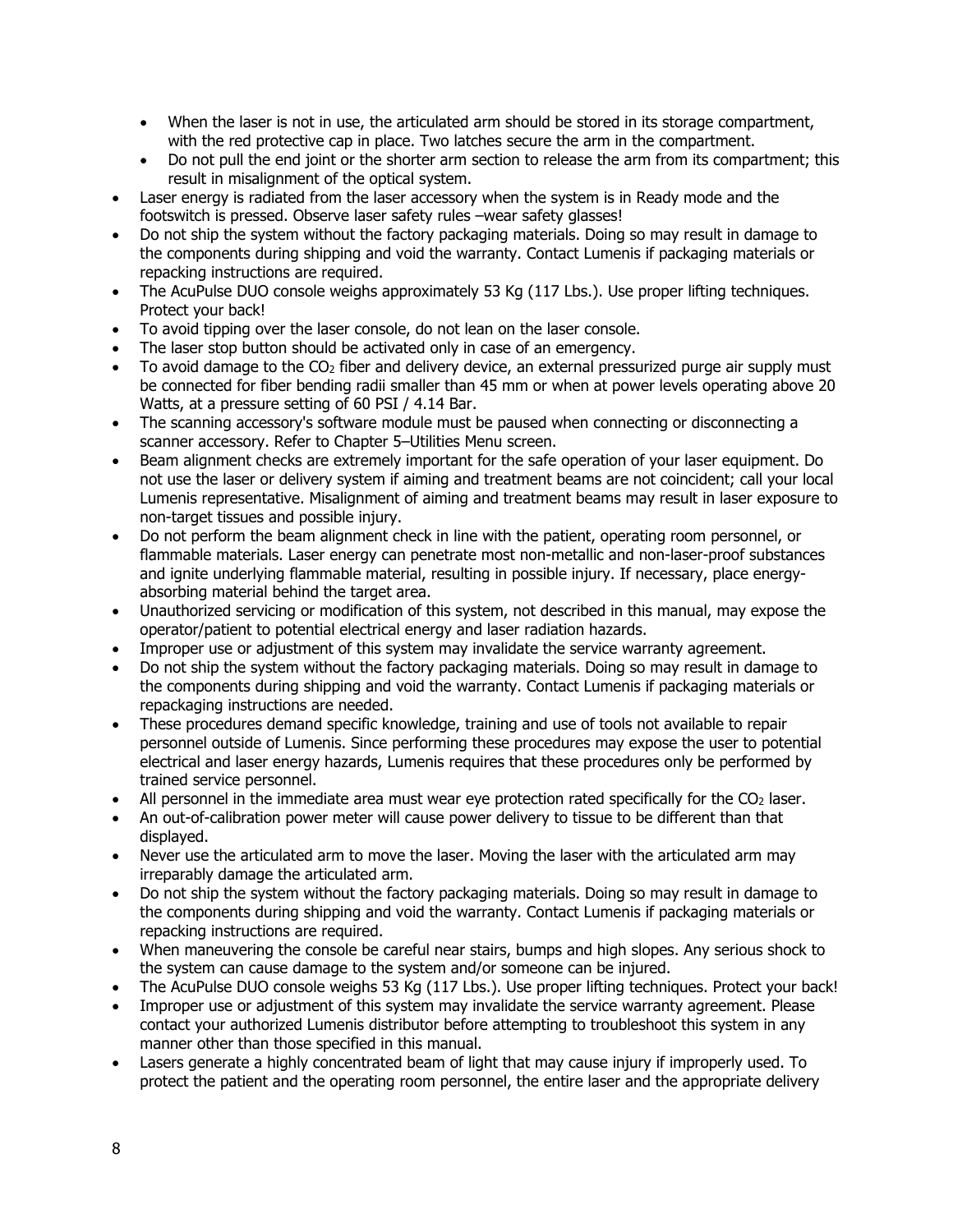system operator manuals, including all Safety and Regulatory sections, should be carefully read and comprehended before operation.

- There is a risk of infection and scarring associated with any surgical procedure. Therefore, appropriate pre-and post-surgical care should always be practiced.
- Purge gases used with  $CO<sub>2</sub>$  delivery devices and waveguides may increase the risk of gas embolism where large, open vessels are present. Monitor all patients for gas embolism, which may occur even without the use of the laser.

# ENT Warnings and Precautions

- To prevent airway fires and severe injury to the patient, protect endotracheal tubes from exposure to the  $CO<sub>2</sub>$  wavelength, or use  $CO<sub>2</sub>$  laser-resistant endotracheal tubes.
- To prevent airway fires and severe injury to the patient, do not direct the  $CO<sub>2</sub>$  laser at any tracheal tube in any oxygen-enriched environment, or any other environment that supports combustion.
- To prevent airway fires and severe injury to the patient, consideration of the type of anesthesia and ventilation are important.
- To prevent severe injury to the patient, middle ear surgery should be performed with appropriate parameters, considering acoustic and thermal effects.
- Nasal and laryngeal probes (waveguides) produce a divergent beam with a minimum spot size close to the tip of the instrument.
- Avoid placing the tip of the nasal or laryngeal probe or fiber in direct contact with tissue to prevent reduction of purge flow and to reduce the risk of systemic gas embolism.
- Patients undergoing oropharyngeal or laryngeal surgery have to be closely watched in the postoperative period for severe edema which may cause life threatening airway obstruction and for uncontrolled bleeding. The length of close observation depends on the specific procedure and is up to the physician's consideration.
- The physician should take appropriate precautions when evaluating and selecting patients presenting with chronic palatal snoring and other significant symptoms of sleep apnea
- Clinical studies have shown that patency time is directly related to the diameter of the laser fenestration. The average diameter used is 2.0mm. Therefore, clinical judgment and caution should be used when exceeding this diameter.
- Uncooperative pediatric patients should be appropriately restrained during office OtoLAM myringotomy/tympanostomy procedures in order to avoid unexpected movement and risk of affecting non-target tissue. Use appropriate measures to avoid unexpected movement such as local or topical anesthesia.

Gynecology and GYN Laparoscopy and General and Thoracic Surgery Warnings and Precautions

- When using a laser laparoscope or waveguide accessory, maintain an adequate flow of purge gas through the delivery device. High purge flows require a specialized purge system or recirculating insufflator/ smoke evacuator to prevent over-pressurization and over-distention of the pneumoperitoneum and resultant complications.
- Ensure that the laser laparoscope is properly aligned and a clear, round aim beam is visible at all times.
- Laparoscopic waveguides produce a divergent beam with a minimum spot size close to the tip of the instrument.
- Avoid placing the tip of the waveguide in direct contact with tissue to prevent reduction of purge flow and to reduce the risk of systemic gas embolism.
- In patients of fertility age, whenever surgery on the uterus is planned either by laparoscopy or hysteroscopy, pregnancy has to be excluded.

#### Neurosurgery Warnings and Precautions

• Using the laser to open the dura causes shrinkage that may make closure difficult or impossible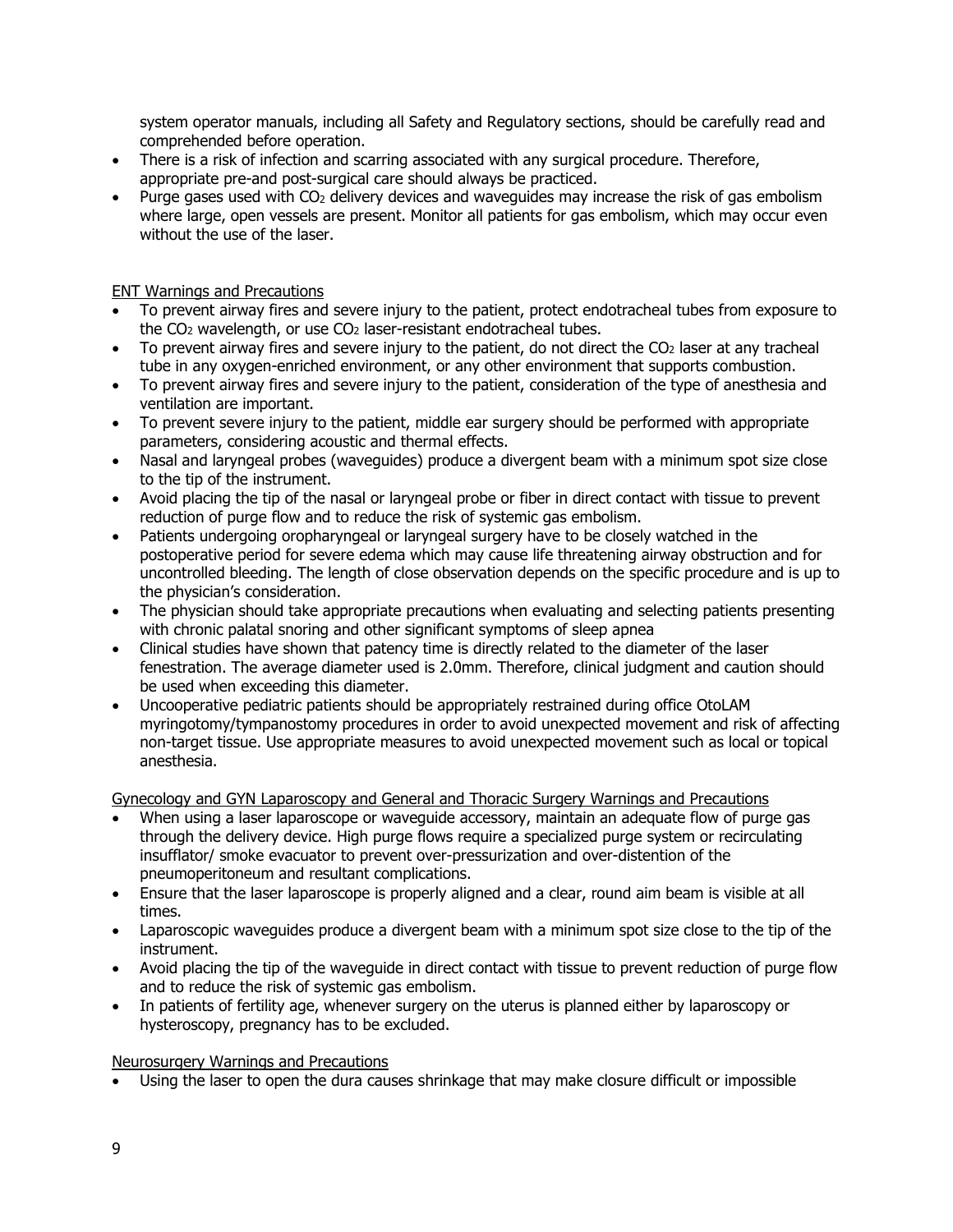Orthopedic Warnings and Precautions

- When performing arthroscopic surgery with fibers where purge air is required, control the purge air with a tourniquet to prevent pressurization of an enclosed space (for example, shoulder), which can result in gas embolism or systemic subcutaneous emphysema.
- Residual carbon by-products of tissue vaporization are believed to increase the risk of postoperative synovitis and other complications. Mechanically scrape observed char from lased tissue surfaces following use of the laser.

Dental and Oral Surgery Warnings and Precautions

• While directing the laser beam near the tooth, shield the tooth from laser energy using either nonreflecting material or an instrument inserted between the tooth and gum, being careful to prevent laser reflection.

# **Adverse Events/Complications**

Podiatry Adverse Events/Complications:

- Infection
- Ulceration of tissue
- Laser matrixectomy complications may also include:
	- Sterile inflammatory condition

ENT Adverse Events/Complications and Expected Sequelae

- General ENT complications include:
	- Unintended thermal injury from combustion of anesthesia or other volatile surgical preparation solutions
	- Excessive bleeding
	- Infection
	- Edema
	- Hearing loss
- Zenker's Diverticulum
	- Transient soft tissue emphysema
	- Mediastinitis
- Tonsil Ablation/Tonsillotomy
	- Transient dysphagia
	- Mucosa lesions
- **Cordotomy** 
	- Formation of granuloma
- Turbinate Reduction/Ablation
- Transient nasal obstruction associated with postoperative edema and limited nasal crusts
- Stapes surgery complications include:
	- Total sensorineural hearing loss
	- Recurrent conductive hearing loss
	- Dizziness may occur post-operatively
	- Possible facial paralysis/palsy
	- Tinnitus (ringing in the ear)
	- Vertigo
	- Tympanic membrane perforation
	- Temporary change in taste
- LAUP
	- Excessive bleeding
	- **Infection**
	- Edema
	- Rhinophonia
	- Nasopharyngeal stenosis